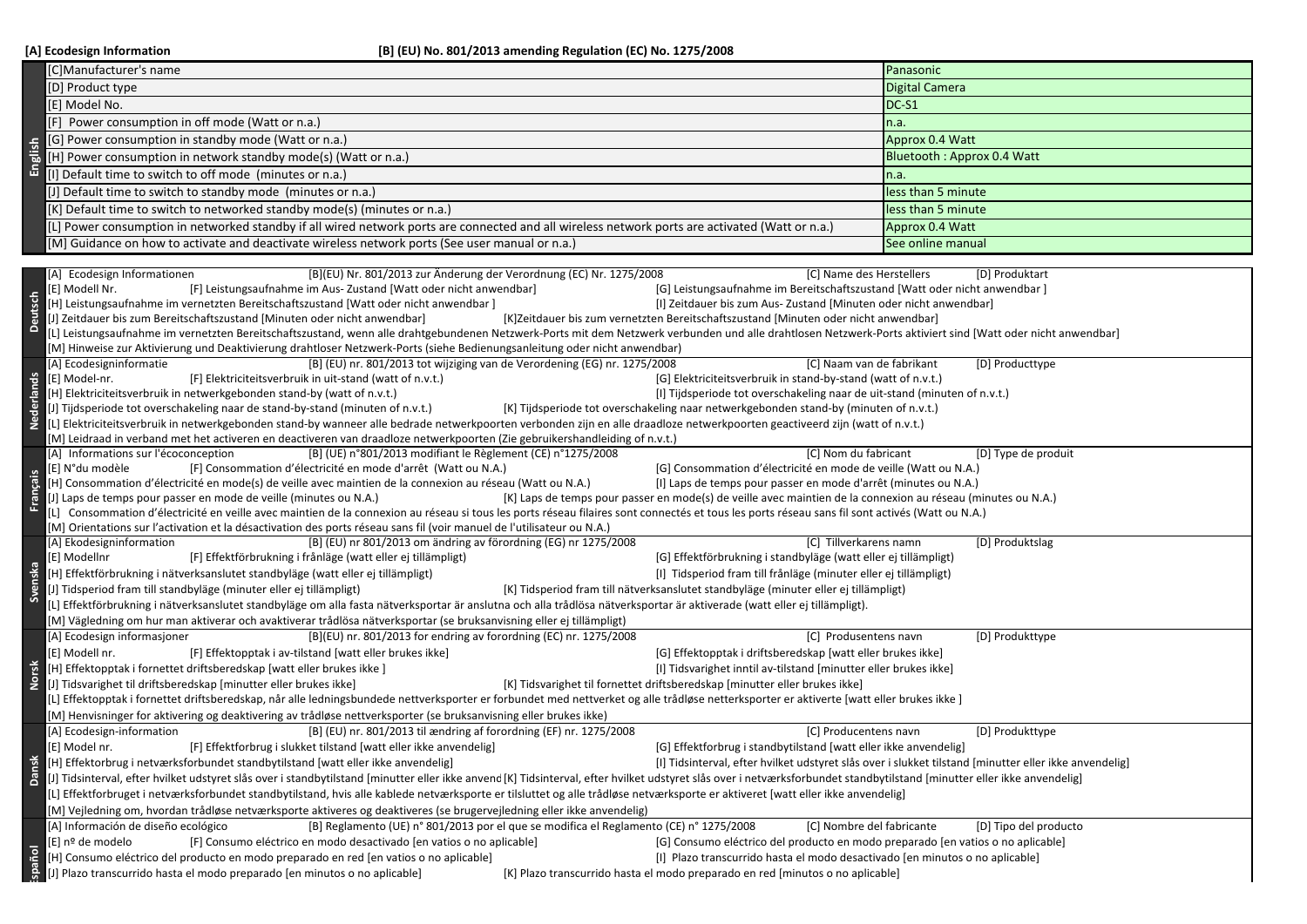|                 | [L] Consumo eléctrico del producto en modo preparado en red si todos los puertos de red alámbricos están conectados y todos los puertos de red inalámbricos están activados [en vatios o no aplicable]<br>[M] Orientaciones sobre cómo activar y desactivar los puertos de red inalámbricos (véase manual de usuario o no aplicable)                 |                      |  |  |  |
|-----------------|------------------------------------------------------------------------------------------------------------------------------------------------------------------------------------------------------------------------------------------------------------------------------------------------------------------------------------------------------|----------------------|--|--|--|
|                 | [B] (EU) n.º 801/2013 para alteração do regulamento (EC) n.º 1275/2008<br>[C] Nome do fabricante<br>[A] Informações Ecodesign                                                                                                                                                                                                                        | [D] Tipo de produto  |  |  |  |
|                 | [G] Potência absorvida no estado operacional [Watts ou não aplicável]<br>[E] Modelo n.º<br>[F] Potência absorvida no estado desligado [Watts ou não aplicável]                                                                                                                                                                                       |                      |  |  |  |
|                 | [H] Potência absorvida no estado operacional em rede [Watts ou não aplicável]<br>[I] Tempo até ao estado desligado [minutos ou não aplicável]                                                                                                                                                                                                        |                      |  |  |  |
| Português       | [K] Tempo até ao estado operacional em rede [minutos ou não aplicável]                                                                                                                                                                                                                                                                               |                      |  |  |  |
|                 | [J] Tempo até ao estado operacional [minutos ou não aplicável]                                                                                                                                                                                                                                                                                       |                      |  |  |  |
|                 | [L] Potência absorvida em estado operacional em rede, quando todas as portas de rede com fios estiverem ligadas à rede e todas as portas de rede sem fios estiverem ativadas [Watts ou não aplicável]                                                                                                                                                |                      |  |  |  |
|                 | [M] Indicações relativamente à ativação e desativação de portas de rede sem fios (ver manual de instruções ou não aplicável)                                                                                                                                                                                                                         |                      |  |  |  |
|                 | [C] Nome del fabbricante<br>[B] (UE) N. 801/2013 recante modifica del regolamento (CE) n. 1275/2008<br>[A] Informazioni progettazione ecocompatibile                                                                                                                                                                                                 | [D] Tipo di prodotto |  |  |  |
|                 | [G] Consumo di energia elettrica in modo stand-by [Watt o non applicabile]<br>[E] Modello n.<br>[F] Consumo di energia elettrica in modo spento [Watt o non applicabile]                                                                                                                                                                             |                      |  |  |  |
|                 | [H] Consumo di energia elettrica dalla rete in modo stand-by [Watt o non applicabile]<br>[I] Lasso di tempo fino al modo spento [minuti o non applicabile]                                                                                                                                                                                           |                      |  |  |  |
| <b>Italiano</b> | [J] Lasso di tempo fino al modo stand-by [minuti o non applicabile]<br>[K] Lasso di tempo fino al modo stand-by in rete [minuti o non applicabile]                                                                                                                                                                                                   |                      |  |  |  |
|                 | [L] Consumo di energia elettrica dalla rete in modo stand-by quando tutte le porte di accesso alla rete cablata sono collegate e quando tutte le porte di accesso alla rete senza fili sono attivate [Watt o non applicabile]                                                                                                                        |                      |  |  |  |
|                 | [M] Informazioni su come attivare e disattivare le porte della rete senza fili (si vedano le istruzioni per l'uso o non applicabile)                                                                                                                                                                                                                 |                      |  |  |  |
|                 | [B] (ΕΕ) αριθ. 801/2013 της Επιτροπής περί τροποποίησης του κανονισμού (ΕΚ) αριθ. 1275/2008 της Επιτροπής [C] Όνομα του κατασκευαστή<br>[Α] Πληροφορίες οικολογικού σχεδιασμού                                                                                                                                                                       |                      |  |  |  |
|                 | [F] Κατανάλωση ηλεκτρικής ενέργειας σε λειτουργία απενεργοποίησης [Watt ή μη εφαρμόσιμο]<br>[D] Τύπος προϊόντος<br>[Ε] Αρ. μοντέλου                                                                                                                                                                                                                  |                      |  |  |  |
|                 | [G] Κατανάλωση ηλεκτρικής ενέργειας σε λειτουργία αναμονής [Watt ή μη εφαρμόσιμο]<br>[Η] Κατανάλωση ηλεκτρικής ενέργειας σε δικτυωμένη λειτουργία αναμονής [Watt ή μη εφαρμόσιμο]                                                                                                                                                                    |                      |  |  |  |
| Ελληνική        | [1] Χρονική διάρκεια μέχρι τη λειτουργία απενεργοποίησης [λεπτά ή μη εφαρμόσιμο]                                                                                                                                                                                                                                                                     |                      |  |  |  |
|                 | [J] Χρονική διάρκεια μέχρι τη λειτουργία ετοιμότητας [λεπτά ή μη εφαρμόσιμο]<br>[Κ] Χρονική διάρκεια μέχρι τη δικτυωμένη λειτουργία ετοιμότητας [λεπτά ή μη εφαρμόσιμο]                                                                                                                                                                              |                      |  |  |  |
|                 | [L] Κατανάλωση ηλεκτρικής ενέργειας σε δικτυωμένη λειτουργία αναμονής, όταν όλες οι ενσύρματες θύρες δικτύου είναι συνδεδεμένες με το δίκτυο και όλες οι ασύρματες θύρες δικτύου είναι ενεργοποιημένες [Watt ή μη εφαρμόσιμο]                                                                                                                        |                      |  |  |  |
|                 | [Μ] Υποδείξεις για την ενεργοποίηση και απενεργοποίηση ασύρματων θυρών δικτύου (βλ. Οδηγίες χρήσης ή μη εφαρμόσιμο)                                                                                                                                                                                                                                  |                      |  |  |  |
|                 | [B] (EU) nr. 801/2013 asetuksen (EY) 1275/2008 muutokseen<br>[A] Ecodesign - tiedot<br>[C] Valmistajan nimi                                                                                                                                                                                                                                          | [D] Tuotelaji        |  |  |  |
|                 | [G] Verkkovalmiustilan tehonkulutus [minuutit tai ei soveltuva]<br>[E] Tyyppi nr.<br>[F] Tehonkulutus pois kytketyssä tilassa [watti tai ei soveltuva]                                                                                                                                                                                               |                      |  |  |  |
|                 | [H] Tehonkulutus verkkovalmiustilassa [watti tai ei soveltuva ]<br>[I] Aikaväli pois-tilassa [minuutit tai ei soveltuva]                                                                                                                                                                                                                             |                      |  |  |  |
| Suomi           | [J] Aikaväli valmiustilaan saakka [minuutit tai ei soveltuva]<br>[K] Aikaväli verkkovalmiustilaan saakka [minuutit tai ei soveltuva]                                                                                                                                                                                                                 |                      |  |  |  |
|                 | [L] Verkkovalmiustilan tehonkulutus, kun kaikki kiinteästi kytketyt verkkoportit on kytketty päälle ja kaikki langattomat verkkoportit on kytketty käyttöön [watti tai ei soveltuva]                                                                                                                                                                 |                      |  |  |  |
|                 | [M] Ohjeistus siitä, miten langattomat verkkoportit kytketään käyttöön tai poistetaan käytöstä [katso käyttöohje tai ei soveltuva]                                                                                                                                                                                                                   |                      |  |  |  |
|                 |                                                                                                                                                                                                                                                                                                                                                      |                      |  |  |  |
|                 |                                                                                                                                                                                                                                                                                                                                                      |                      |  |  |  |
|                 | [A] Informacje dotyczące ekoprojektu<br>[B] Rozporządzenie Komisji (UE) nr 801/2013 zmieniające rozporządzenie (WE) nr 1275/2008<br>[C] Nazwa producenta                                                                                                                                                                                             | [D] Rodzaj produktu  |  |  |  |
|                 | [E] Numer modelu<br>[F] Zużycie energii elektrycznej przez produkt w trybie wyłączenia [wyrażone w watach lub nie ma zastosowania]                                                                                                                                                                                                                   |                      |  |  |  |
|                 | [G] Zużycie energii elektrycznej przez produkt w trybie czuwania [wyrażone w watach lub nie ma zastosowania]                                                                                                                                                                                                                                         |                      |  |  |  |
|                 | [H] Zużycie energii elektrycznej przez produkt w trybie czuwania przy podłączeniu do sieci [wyrażone w watach lub nie ma zastosowania]                                                                                                                                                                                                               |                      |  |  |  |
| Polski          | I] Czas, po upływie którego urządzenie przechodzi w tryb wyłączenia [wyrażony w minutach nie ma zastosowania]                                                                                                                                                                                                                                        |                      |  |  |  |
|                 | [J] Czas, po upływie którego urządzenie przechodzi w tryb czuwania [wyrażony w minutach lub nie ma zastosowania]                                                                                                                                                                                                                                     |                      |  |  |  |
|                 | [K] Czas, po upływie którego urządzenie przechodzi w stan zapewniający tryb czuwania przy podłączeniu do sieci [wyrażony w minutach lub nie ma zastosowania]                                                                                                                                                                                         |                      |  |  |  |
|                 | [L] Zużycie energii elektrycznej przez produkt w trybie czuwania przy podłączeniu do sieci, w przypadku gdy wszystkie porty sieci przewodowej są podłączone i gdy wszystkie porty sieci bezprzewodowej są włączone [wyrażone w                                                                                                                       |                      |  |  |  |
|                 | [M] Wskazówki dotyczące sposobu włączania i wyłączania portów sieci bezprzewodowej (patrz instrukcja obsługi lub nie ma zastosowania)                                                                                                                                                                                                                |                      |  |  |  |
|                 | [C] Jméno výrobce<br>[A] Informace o ekodesignu<br>[B]Nařízení Komise (EU) č. 801/2013, kterým se mění nařízení (ES) č. 1275/2008                                                                                                                                                                                                                    | [D] Druh produktu    |  |  |  |
|                 | [F] Spotřeba elektrické energie zařízení ve vypnutém stavu [ve wattech nebo nelze použít] [G] Spotřeba elektrické energie výrobku v pohotovostním režimu [ve wattech nebo nelze použít]<br>[E] Model č.                                                                                                                                              |                      |  |  |  |
|                 | [H] Spotřeba elektrické energie v pohotovostním režimu při připojení na síť [ve wattech nebo nelze použít ]<br>[I] Doba, po jejímž uplynutí dojde k přepnutí do vypnutého stavu [v minutách nebo nelze použít]                                                                                                                                       |                      |  |  |  |
|                 | [J] Doba, po jejímž uplynutí dojde k přepnutí zařízení do pohotovostního režimu [v minutách nebo nelze použít]                                                                                                                                                                                                                                       |                      |  |  |  |
| Česky           | K]Doba, po jejímž uplynutí dojde k přepnutí do pohotovostního režimu při připojení na síť [v minutách nebo nelze použít]                                                                                                                                                                                                                             |                      |  |  |  |
|                 | [L] Spotřeba elektrické energie v pohotovostním režimu při připojení na síť, když jsou všechny pevné síťové porty připojeny a všechny bezdrátové síťové porty aktivovány [ve wattech nebo nelze použít]                                                                                                                                              |                      |  |  |  |
|                 | [M] Pokyny k aktivaci a deaktivaci bezdrátových síťových portů (viz uživatelský návod nebo nelze použít)                                                                                                                                                                                                                                             |                      |  |  |  |
|                 | [A] Informații Ecodesign<br>[B] (UE) nr. 801/2013 pentru modificarea ordonanței (CE) nr. 1275/2008<br>[C] Numele producătorului                                                                                                                                                                                                                      | [D] Tipul produsului |  |  |  |
|                 | [G] Consum de putere în modul standby [watt sau neaplicabil]<br>[E] Nr. model [J] Időtartar [F] Consum de putere în modul oprit [watt sau neaplicabil]                                                                                                                                                                                               |                      |  |  |  |
|                 | [H] Consum de putere în modul standby în rețea [watt sau neaplicabil]<br>[I] Timpul până la modul oprit [minute sau neaplicabil]                                                                                                                                                                                                                     |                      |  |  |  |
| Română          | [J] Timpul până la modul standby [minute sau neaplicabil]<br>[K] Timpul până la modul standby în rețea [minute sau neaplicabil]                                                                                                                                                                                                                      |                      |  |  |  |
|                 | [L] Consum de putere în modul standby în rețea, dacă toate porturile de rețea cu fir sunt conectate la rețea și toate porturile de rețea fără fir sunt activate [watt sau neaplicabil]                                                                                                                                                               |                      |  |  |  |
|                 | [M] Instrucțiuni privind modul de activare și dezactivare a porturilor de rețea fără fir (vezi manualul utilizatorului sau neaplicabil)                                                                                                                                                                                                              |                      |  |  |  |
|                 | [A] Termékinformációs követelmények<br>[B] 801/2013/EU rendelet a 1275/2008/EK rendelet módosításáról<br>[C] Gyártó neve                                                                                                                                                                                                                             | [D] Termékfajta      |  |  |  |
|                 | [G] Energiafogyasztás készenléti üzemmódban [W-ban vagy nem alkalmazható]<br>[E] Modell száma<br>[F] Energiafogyasztás kikapcsolt állapotban [W-ban vagy nem alkalmazható]                                                                                                                                                                           |                      |  |  |  |
|                 | H] Energiafogyasztási adatok hálózatvezérelt készenléti üzemmódban [W-ban vagy nem alkalmazható]<br>[I] Időtartam, melynek elteltével kikapcsolt üzemmódba kapcsolja [perc vagy nem alkalmazható]<br>[J]c vagy nem alkalmazható]<br>[K] Időtartam, melynek elteltével hálózatvezérelt készenléti üzemmódba kapcsolja [percben vagy nem alkalmazható] |                      |  |  |  |